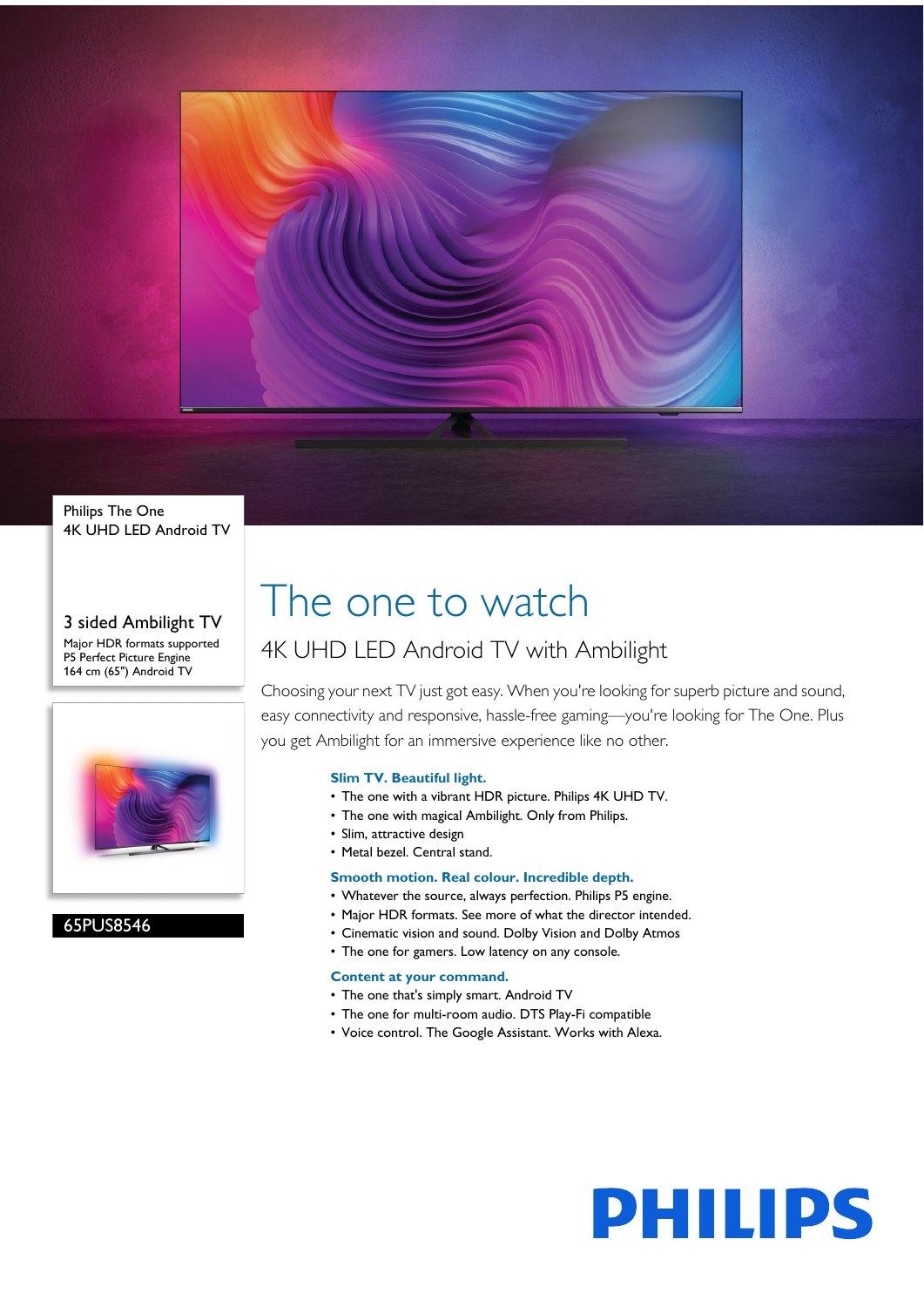# **Highlights**

# **3 sided Ambilight**



With Philips Ambilight, every moment feels closer. Intelligent LEDs around the edge of the TV respond to the on-screen action and emit an immersive glow that's simply captivating. Experience it once and wonder how you enjoyed TV without it.

### **Dolby Vision + Dolby Atmos**



Support for Dolby's premium sound and video formats means that the HDR content that you watch will look—and sound—glorious. You'll enjoy a picture that reflects the director's original intentions and experience spacious sound with real clarity and depth.

# **Philips P5 Picture Engine**



The Philips P5 engine delivers a picture as brilliant as the content you love. Details have noticeably more depth. Colours are vivid, while skin tones look natural. Contrast is so crisp you'll feel every detail. Motion is perfectly smooth.

### **Vibrant HDR picture**



Your Philips 4K UHD TV is compatible with all major HDR formats, including Dolby Vision. Whether it's a must-watch series or the latest video game, shadows will be deeper. Bright surfaces will shine. Colours will be truer.

### **DTS Play-Fi compatible**



With DTS Play-Fi on your Philips TV you can connect to compatible speakers in any room. Got wireless speakers in the kitchen? Listen to the film while you make a snack, or keep up with the sports commentary while you get everyone drinks.

## **HDMI 2.1 VRR and low latency**



Your Philips TV boasts the latest HDMI 2.1 connectivity, and the TV automatically switches to a low latency setting when you start playing a game on your console. VRR is supported for smooth fast-action gameplay. Ambilight's gaming mode brings the thrill right into the room.

### **AI voice control**



Push a button on the remote to talk to the Google Assistant. Control the TV or Google Assistant-compatible smart home devices with your voice. Or ask Alexa to control the TV via Alexa-enabled devices.

### **Slim, attractive design**

Looking for a TV that will work with your room? This 4K smart TV is dressed for the occasion! The polished metal stand contrasts beautifully with a virtually bezel-free screen that will work with just about any interior.

# **Android TV**



Your Philips Android TV gives you the content you want—when you want it. You can customise the home screen to display your favourite apps, making it simple to start streaming the movies and shows you love. Or pick up where you left off.



androidty





dts Aplay-fr